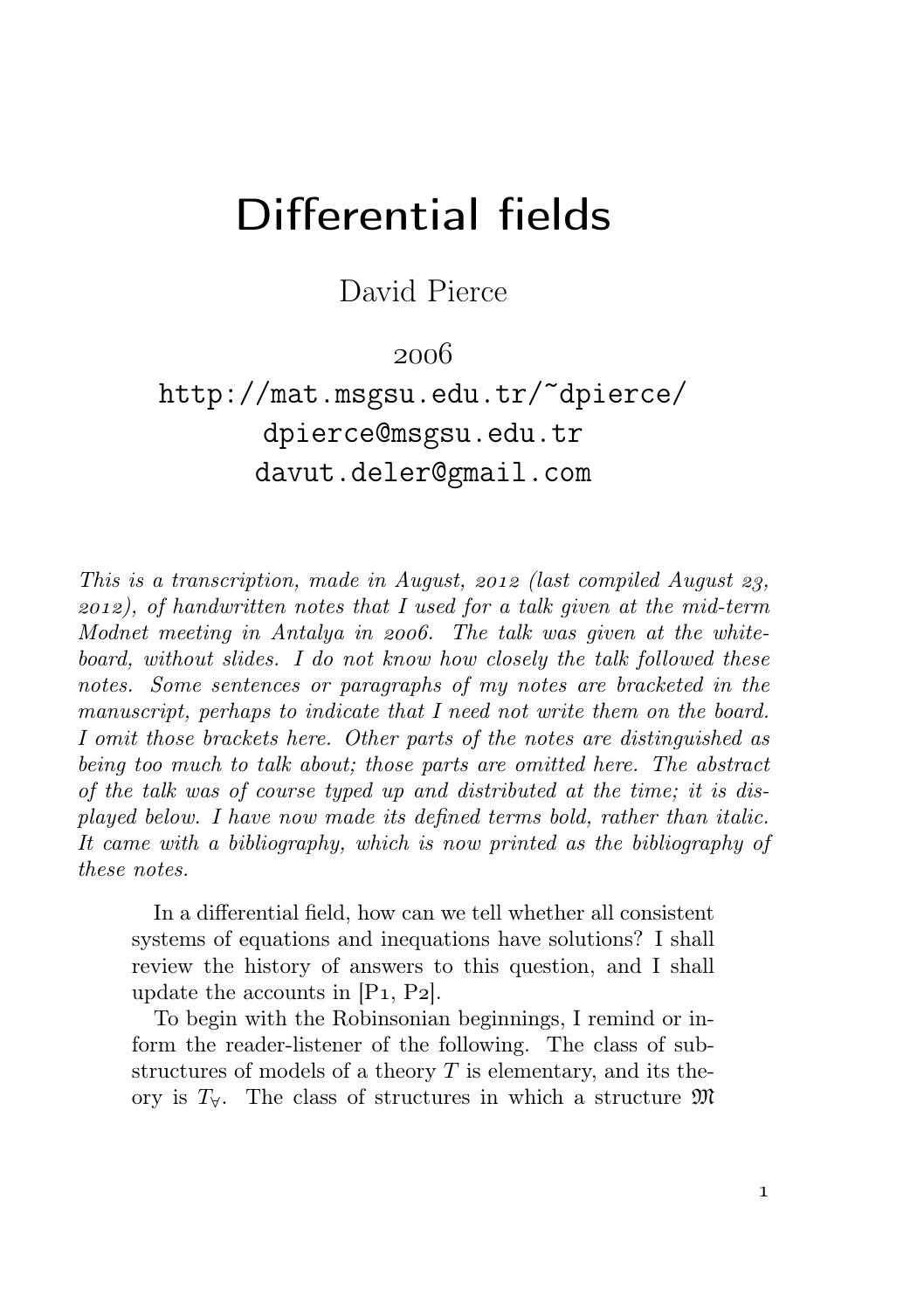embeds is elementary, and its theory is diag $(\mathfrak{M})$ . The class of models of  $T$  is closed under unions of chains if and only if  $T = T_{\forall\exists}$  [R2, 3.4.7]. The theory T is called **model-complete** [R<sub>1</sub>] if  $T \cup diag(\mathfrak{M})$  is complete whenever  $\mathfrak{M} \models T$ . If  $T \subseteq T^*$ , and  $T_{\forall} = T^*_{\forall}$ , then  $T^*$  is the **model-completion** [R2] of T if  $T^* \cup \text{diag}(\mathfrak{M})$  is complete whenever  $\mathfrak{M} \models T$ ; but  $T^*$  is merely the **model-companion** of  $T$  if  $T^*$  is model-complete. A derivation of a field  $K$  is an additive endormorphism  $D$ of K that respects the Leibniz rule,  $D(x \cdot y) = Dx \cdot y + x \cdot Dy$ . A differential field is a field equipped with one or more derivations.

Various model-complete theories of differential fields are of ongoing interest. It seems worthwhile to review them from the beginning. Some basic definitions are in the abstract.

Example. The theory of the one-dimensional vector-spaces over algebraically closed fields is:

- the model-completion of the theory of one-dimensional vectorspaces,
- the **model-companion** of the theory of vector-spaces.

A scalar-field can be made algebraically closed in only one way; but a vector-space of more than one dimension does not determine how its dimensions can be collapsed when the scalar-field is enlarged.

I shall talk about:

- DF, the theory of  $(K, D)$ , where  $D \in \text{Der}(K)$ ;
- DPF, which is DF $\cup \{ \forall x \exists y \ (p = 0 \land Dx = 0 \rightarrow x^p = y) : p \text{ prime} \}.$

Another basic definition:

 $\mathfrak{M}$  is an existentially closed model of T if

$$
\mathfrak{M}\subseteq \mathfrak{N}\models T\implies \mathfrak{M}\preccurlyeq_1\mathfrak{N},
$$

that is,  $\mathfrak{M}$  satisfies all quantifier-free formulas with parameters from  $M$ that are satisfiable in N.

A characterization of model-companions: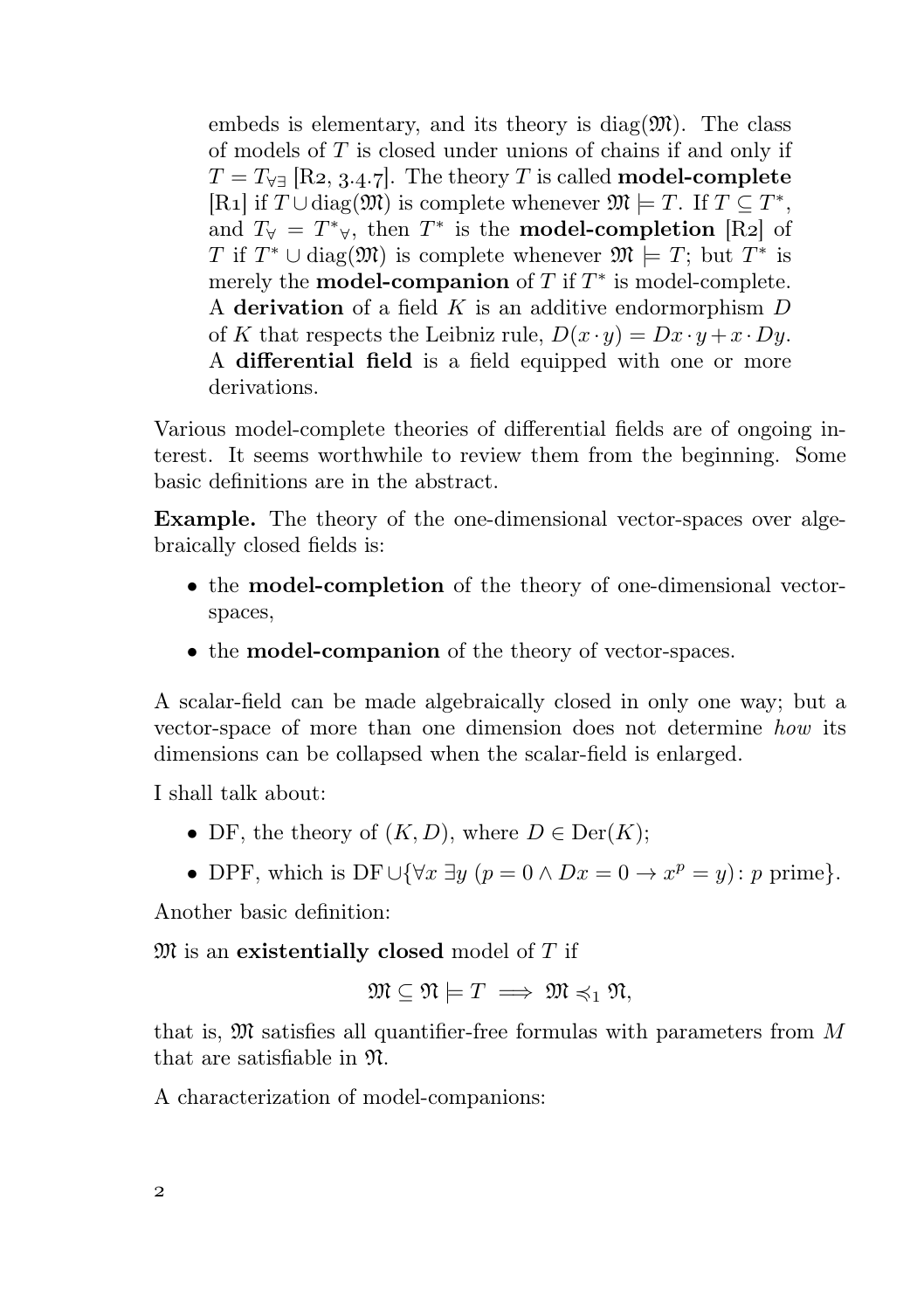**Theorem** (Eklof & Sabbagh, 1971). If  $T = T_{\forall\exists}$ , then TFAE:

- $\bullet$  the class of existentially closed models of  $T$  is elementary,
- T has a model-companion,
- $\bullet$  the model-companion of  $T$  is the theory of the existentially closed models of T.

Model-completions meet a stronger condition:

**Theorem** (Robinson,  $\leq 1963$  [R2]). *TFAE:* 

- T has a model-completion.
- $T = T_{\forall \exists}$ , and there is  $\varphi \mapsto \hat{\varphi}$  on existential (or just primitive) formulas such that, if  $\mathfrak{M} \models T$  and  $\mathbf{a} \in M^n$ .

$$
\mathfrak{M} \models \hat{\varphi}(\mathbf{a}) \iff \mathfrak{M} \subseteq \mathfrak{N} \models T \cup \{\varphi(\mathbf{a})\} \text{ for some } \mathfrak{N},
$$

• the model-[completion] is

$$
T \cup \{ \forall \boldsymbol{x} \ (\hat{\varphi}(\boldsymbol{x}) \to \varphi(\boldsymbol{x})) : \varphi \ \text{ existential} \}.
$$

The immediate example is the theory of differential fields. Subscripts indicate characteristic;  $DF_0 = DPF_0$ .

**Theorem** (Seidenberg).  $\varphi \mapsto \hat{\varphi}$  as in Robinson's Theorem exists when T is  $DF_0$  or  $DPF_n$ .

## Corollary.

- Robinson,  $\leq 1963$  [R2]: DF<sub>0</sub> has a model-completion, DCF<sub>0</sub>.
- Wood, 1973 [W1]: DPF<sub>p</sub> has a model-completion, DCF<sub>p</sub>.

For more comprehensible axioms, one can use:

**Theorem** (Blum,  $\leq 1977$  [B]). *TFAE:* 

•  $T^*$  is the model-completion of  $T$ ,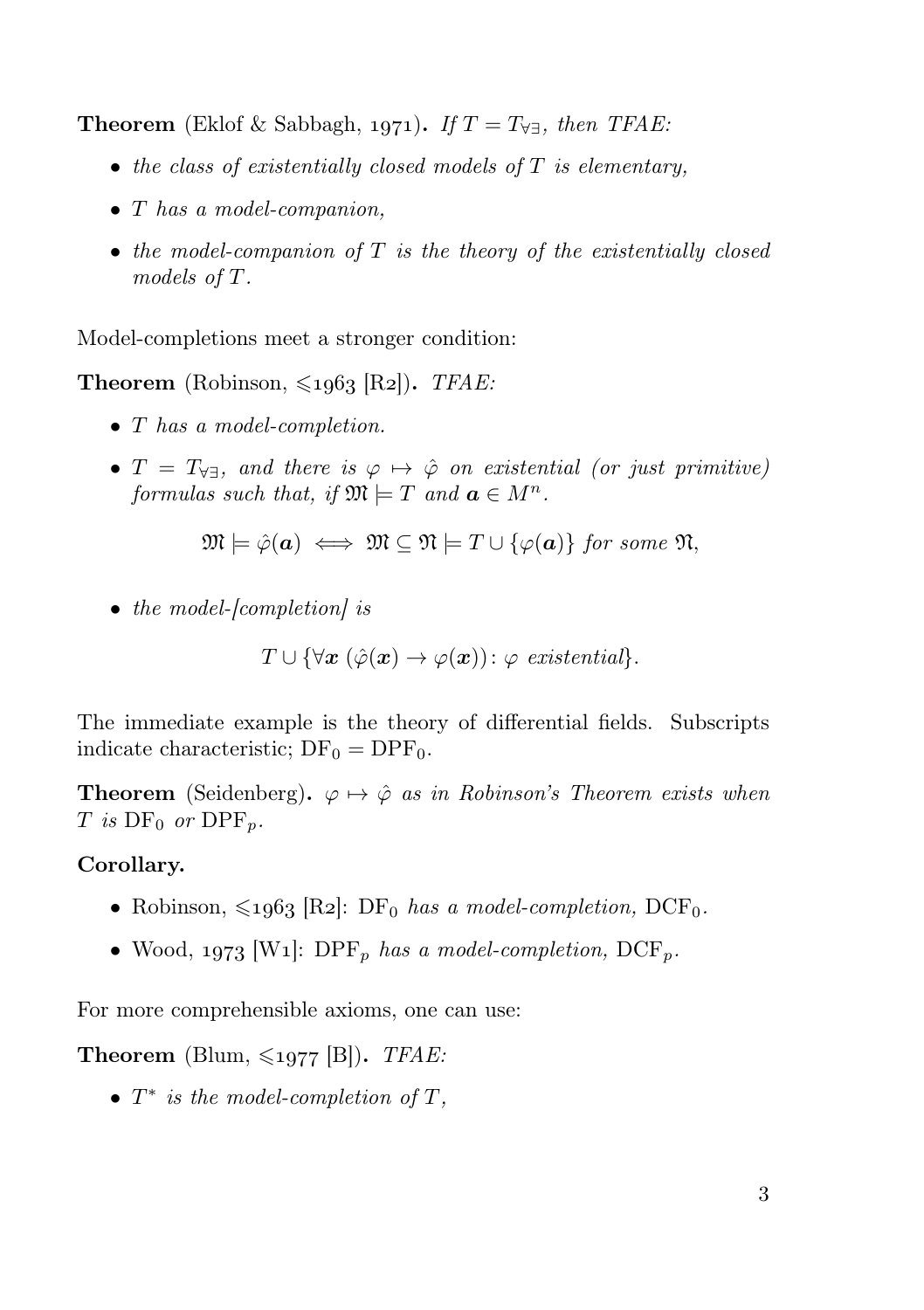• If  $\mathfrak{A}, \mathfrak{B} \models T; \mathfrak{M} \models T^*; \mathfrak{M}$  is  $|B|^+$ -saturated:



If, further,  $T = T_{\forall}$ , so substructures of models are models, then the embedding of  $\mathfrak A$  in  $\mathfrak B$  can be analyzed as

$$
\mathfrak{A}\to\mathfrak{A}(a_1)\to\mathfrak{A}(a_1,a_2)\to\cdots\to\mathfrak{B}
$$

where each structure is a model of T; so  $\mathfrak{B} = \mathfrak{A}(a)$  suffices (Blum's Criterion).

Since  $DF_0$  is universal, Blum gets nice axioms for  $DCF_0$ . Wood gets similar axioms for  $\text{DCF}_p$ , but *cannot* use Blum's criterion, since  $\text{DPF}_p$  is not universal:

**Theorem** (Blum,  $\leq 1977$  [B], Wood, 1974 [W2]).  $(K, D) \models DCF$  if and only if:

- $(K, D) \models DPF$ ,
- $K = K^{\text{sep}},$
- $(K, D) \models \exists x \ (f(x, Dx, \ldots, D^{n+1}x) = 0 \land g(x, Dx, \ldots, D^{n}x) \neq 0)$ where f and q are ordinary polynomials over K, and  $q \neq 0$  and  $\partial_{n+1} f \neq 0.$

Wood makes use of  $r$ , where

$$
\forall x; (r(x)^p = x \lor (Dx \neq 0 \land r(x) = 0).
$$

Then  $\text{DPF}_p$  is universal, so Blum's Criterion can in principle be used. Rather, Wood uses a Primitive Element Theorem of Seidenberg.

Singer  $(1978 \text{ [S]})$  uses Blum's Criterion to get a model-completion of the theory of ordered differential fields. This means altering the condition  $K = K^{\text{sep}}$  (and then the last condition). Hrushovski and Itai (2003 [HI])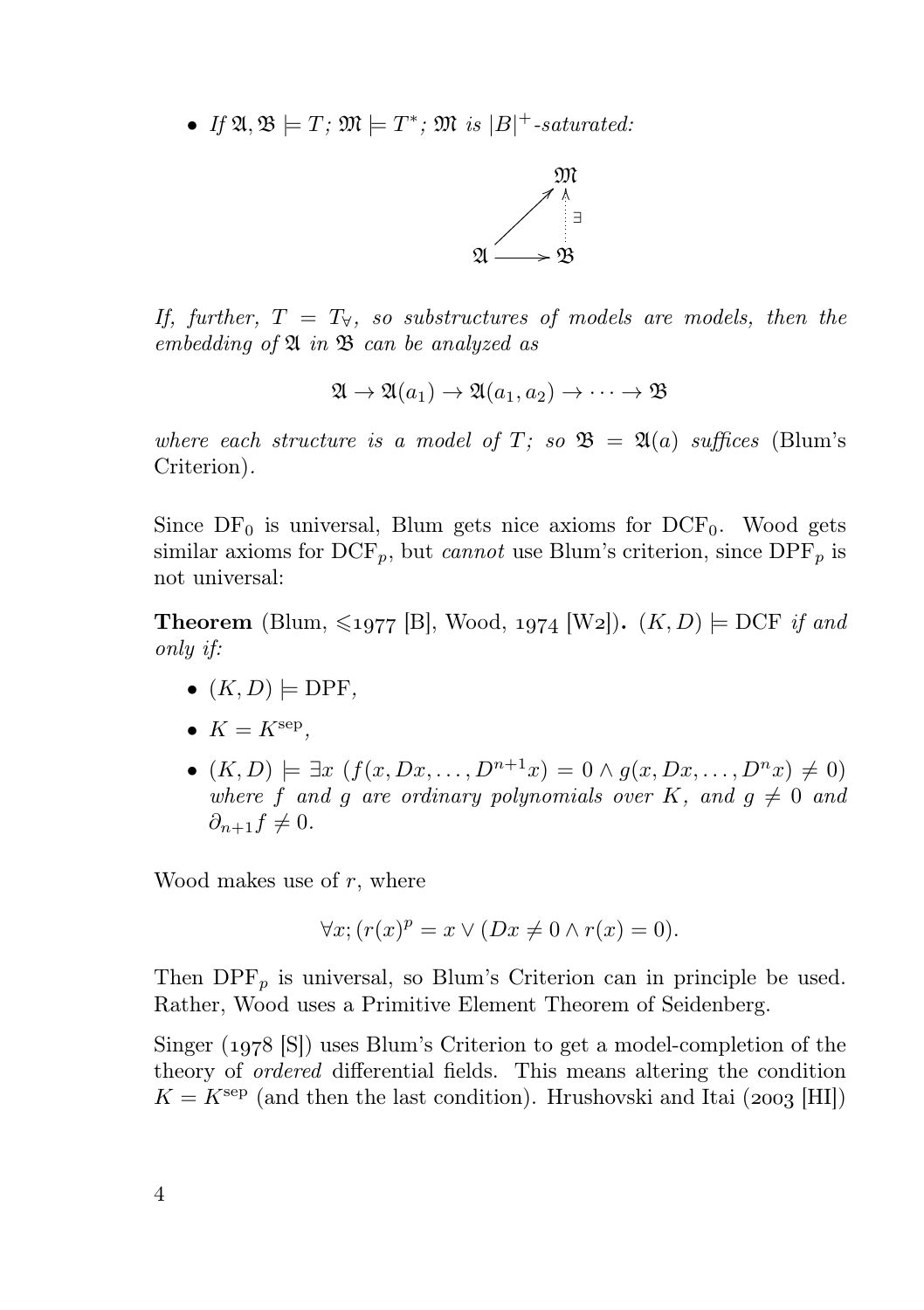keep  $K = K^{\text{alg}}$  [sic], but change the last condition to get many modelcomplete theories of differential fields.

An alternative approach: First, we could have eliminated inequalities by the usual trick,  $x \neq 0 \iff \exists y \ xy = 1$ .

Over  $(K, D)$ , a model of DPF, TFAE:

$$
\exists x \bigwedge_{f} f(x, Dx, \dots, D^{n}x) = 0,
$$
  

$$
\exists (x_0, \dots, x_n) \ (\bigwedge_{f} f(x_0, \dots, x_n) = 0 \land \bigwedge_{i < n} Dx_i = x_{i+1}).
$$

The latter is an instance of

$$
\exists (x_0,\ldots,x_{n-1})\;(\bigwedge_f f(\boldsymbol{x})=0\land\bigwedge_{i
$$

If this is witnessed by  $a$ , WMA  $(a_0, \ldots, a_{k-1})$  is a separating transcendence basis of  $K(a)/K$ .



DCF says:  $V(\boldsymbol{a})$  contains P such that  $D(\varphi(P)) = \psi(P)$  (P. & Pillay 1998)  $[PP]$ ).

How do these ideas work in case of several derivations?  $DF^m$  is the theory of  $(K, \partial_0, \ldots, \partial_{m-1})$ , where  $\partial_i \in \text{Der}(K)$  and  $[\partial_i, \partial_j] = 0$ .

**Theorem** (McGrail, 2000 [McG]).  $DF_0^m$  has a model-completion,  $DCF_0^m$ .

*Proof.* Use Blum's Criterion. If  $\sigma \in \omega^m$ , let  $\partial^{\sigma}x$  denote

$$
\partial_0^{\sigma(0)}\dots\partial_{m-1}^{\sigma(m-1)}x.
$$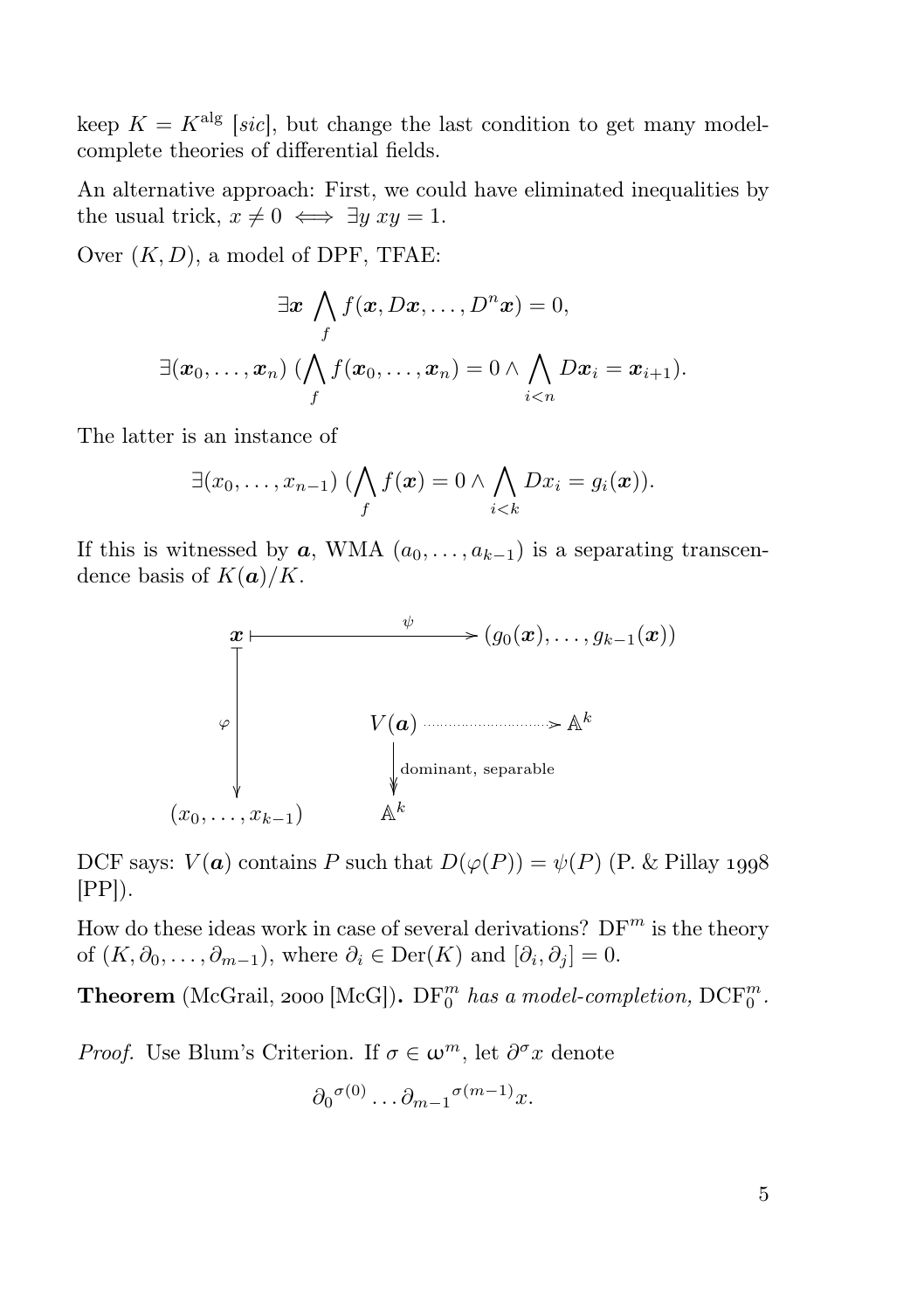Let  $\leq$  be the product-order on  $\omega^m$ :

$$
\sigma \leq \tau \iff \bigwedge_{i < m} \sigma(i) \leq \tau(i);
$$
\n
$$
|\sigma| = \sum_{i < m} \sigma(i);
$$
\n
$$
\sigma \leq \tau \iff (|\sigma|, \sigma(0), \dots, \sigma(m-1)) < (|\tau|, \tau(0), \dots, \tau(m-1))
$$
\nlexicographically,

$$
K\langle a\rangle = K(\partial^{\sigma} a \colon \sigma \in \omega^m)
$$

If  $\partial^{\sigma} a$  is algebraic over its <-predecessors, then so is  $\partial^{\sigma+\tau} a$ ; (and  $\partial^{\sigma+\tau} a \geqslant$  $\partial^{\sigma} a$ ). (Picture when  $m = 2$ .) [There was no picture in my notes.]

Hence  $a$  is a generic zero of a system of finitely many equations. That system can be chosen 'coherent'; being coherent is first-order.  $\Box$ 

How can we tell whether an arbitrary system has a solution?

Example.  $m = 2$ ; does

$$
\partial^{(n,n)} x = x \wedge \partial^{(n-1,1)} x = \partial^{(0,n)} x
$$

have a solution?  $n = 3$ :

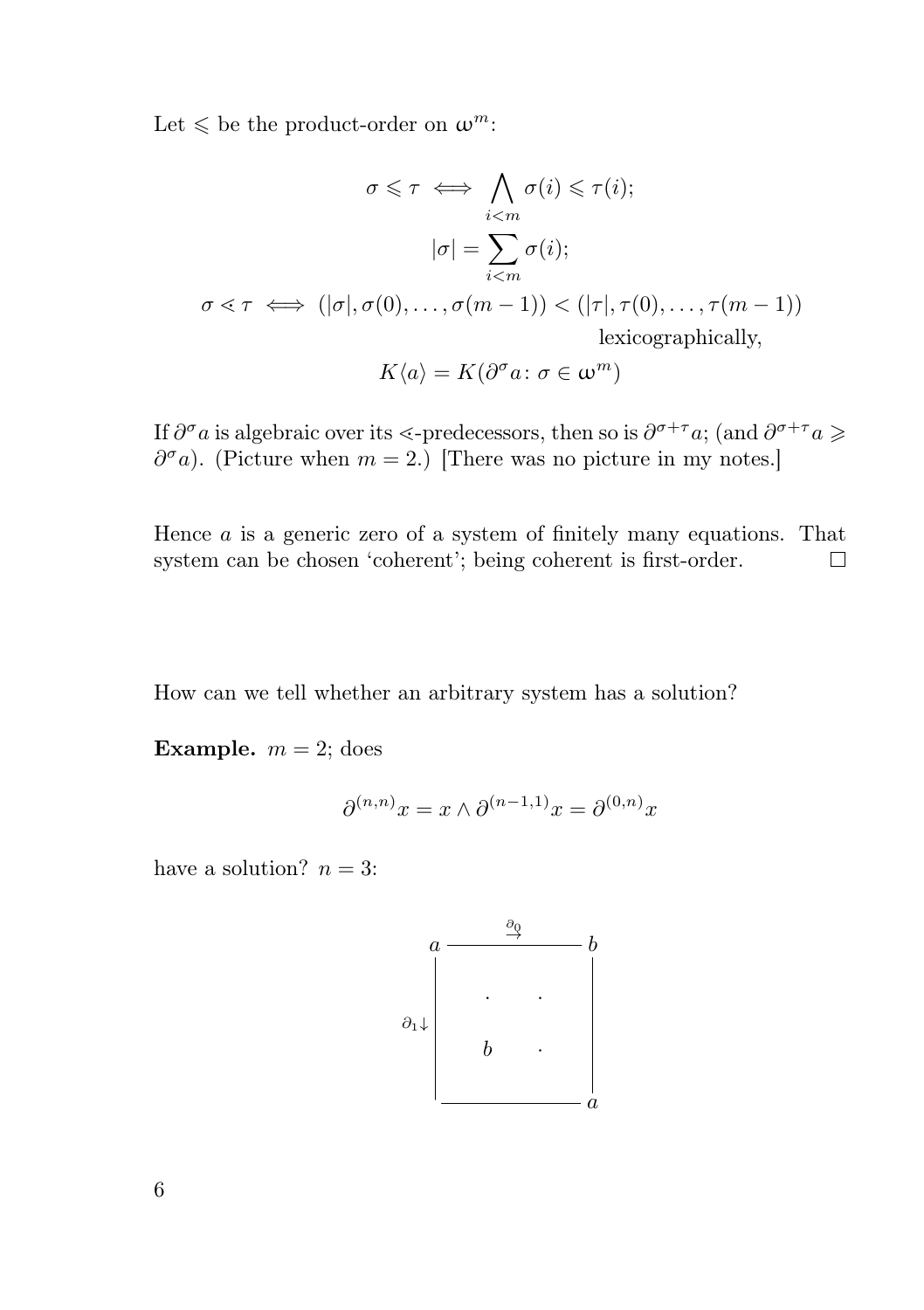Try differentiating to eliminate  $\partial^{(n,n)}x$ :



Check the common derivative of  $b$  and  $a$ :



Check the common derivative of a and c:



A new condition is imposed; what we started with cannot be a solution.

**Theorem.** For every  $m$  and  $n$ , there is  $M$  such that, for all models  $(K, \partial_0, \ldots, \partial_{m-1})$  of  $\mathrm{DF}_0^m$ , for all fields  $K(a^{\sigma} : \sigma \leq (Mn, \ldots, Mn))$ , if the  $\partial_i$  extend so that

$$
\partial_i a^\sigma = a^{\sigma + i}, \qquad (i(j) = \delta_{i,j}),
$$

then  $(K, \partial_0, \ldots, \partial_{m-1}) \subseteq (L, \tilde{\partial}_0, \ldots, \tilde{\partial}_{m-1}) \models DF_0^m$ , where  $K(a^{\sigma} \colon \sigma \leqslant (n, \ldots, n)) \subseteq L$